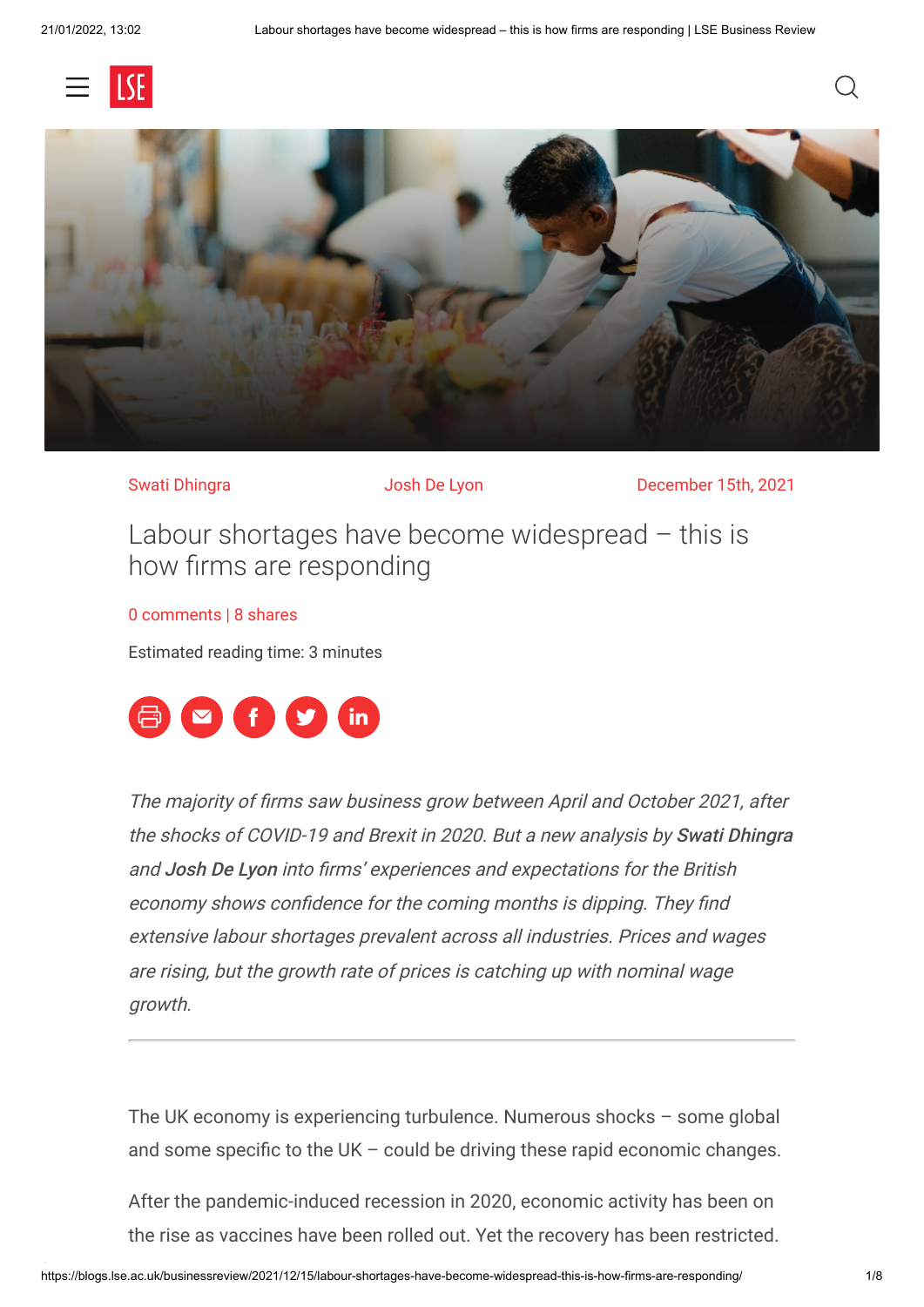Global supply chains have been disrupted by factory closures, fractured transport networks, labour disruptions and rising energy prices. The experience of the UK in dealing with these issues has been made harder by Brexit, which significantly increased barriers to trade, investment, and migration with its closest and largest economic partner.

In its monthly survey of members and non-members, the Confederation of British Industry (CBI) – the UK's largest business organisation – asks firms about the factors affecting their performance, and their expectations for the next three months. The data covers most sectors of the economy, though manufacturing is oversampled in the results presented below.

Our analysis of this survey's data shows that the majority of firms have been increasing their volume of business every month since April 2021 (Figure 1a). But this trend is in decline and in October 2021 the shares of firms increasing and decreasing their business volumes are roughly equal. The decline is mirrored in expectations, shown in Figure 1b, which are also becoming less optimistic.

# Figure 1. A high share of firms reported increased business volumes throughout the summer but this has slowed



We also find the average growth in firms' prices reflects their average wage growth, and that firms are expecting these price increases to continue, alongside rising wages – potentially creating some persistent inflation. The rate of growth in prices is catching up with growth of nominal wages, putting a squeeze on real wage growth.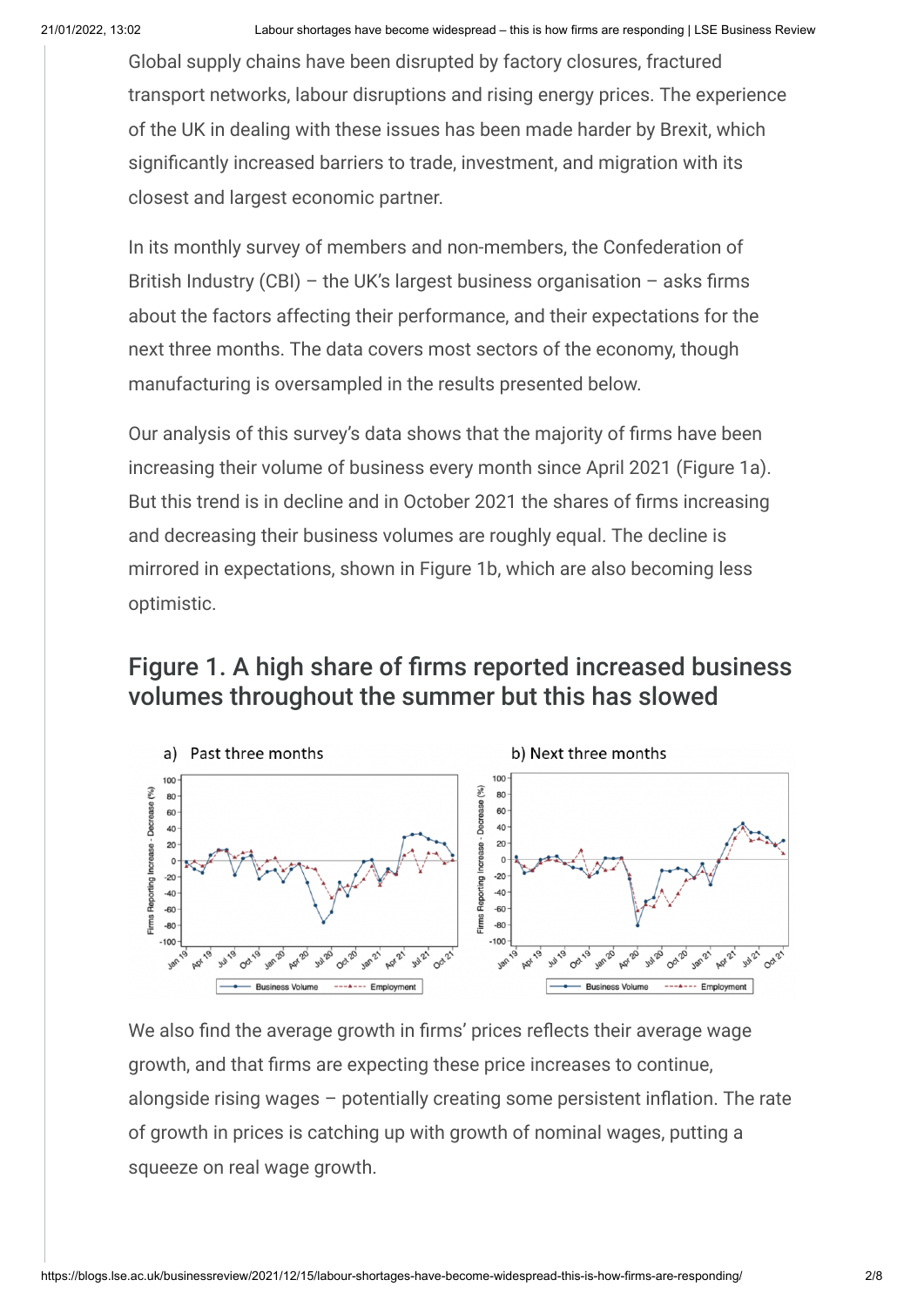Firms are now less optimistic about future growth than they were over the summer of 2021. The survey data suggests that firms across all sectors of the economy are reporting labour shortages at the pay rates that they are offering, with at least half of all businesses experiencing a shortage of workers in each sector (Figure 2).

# Figure 2. A high share of firms in all sectors and of all sizes are reporting labour shortages



Approximately half of firms are having difficulty recruiting new workers while around one in five firms are having issues retaining existing staff. One reason for these labour shortages is simply that the pandemic and, in part, Brexit have caused a major restructuring of economic activity. The shocks hitting the economy have been substantial and rapid, and labour markets are still adjusting to them.

For some sectors, particularly those that rely on short term or seasonal migrant workers, Brexit appears to be having an effect. Government data shows that the proportion of short-term migrant visas given to workers from the EU is now close to 0 per cent. Before Brexit, almost all short-term workers came from the EU. But, overall, migration is unlikely to be the main cause of labour shortages. Approximately one in 10 firms in our sample report that the UK's point-based immigration regime is causing labour shortages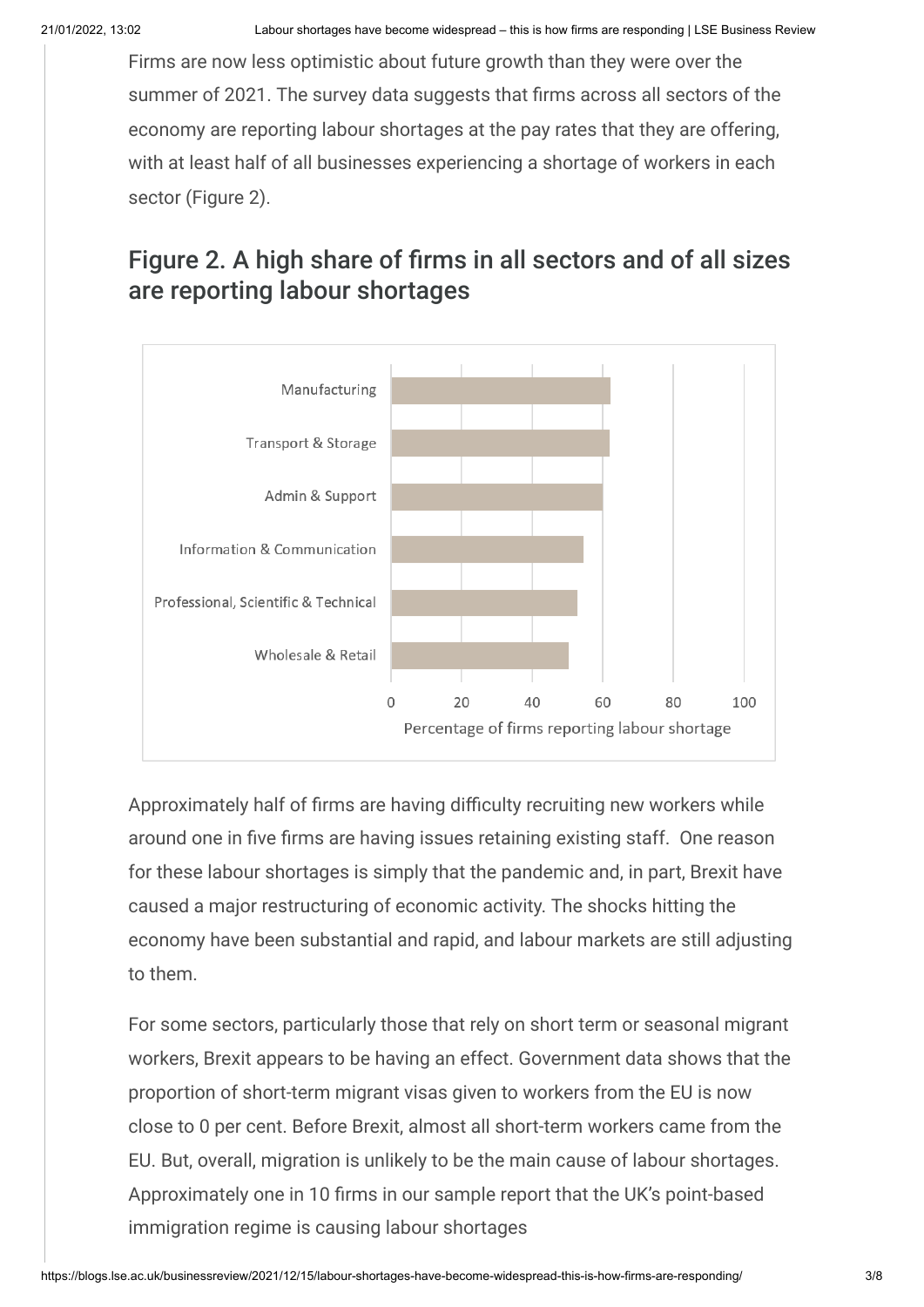The furlough scheme is unlikely to have contributed significantly to labour shortages. At the end of September, approximately four per cent of the workforce was on furlough. The majority of those who leave furlough return to their previous jobs ([Tomlinson, 2021](https://www.resolutionfoundation.org/publications/job-well-done/)).

Around a third of firms say that they have responded to labour shortages by raising wages, and around 20 per cent of firms have responded to labour shortages by investing in new technologies.

Nearly half of firms expect labour shortages to last more than one year, and 21 per cent say more than two years.

One in five businesses have also reported that long term skills gaps are affecting their ability to recruit workers. Relative to other OECD countries, a high share of the UK workforce has university degrees, but the UK clearly lags on technical and vocational skills, and the share of the workforce considered to be underqualified for work is well above the OECD average

Policymakers can support the economy in adjusting to these large shocks. Employment in the UK is back to pre-pandemic levels, yet total hours worked and output are not. Vacancies have been high, and a lack of specific skills can restrict the ability of firms to fill vacancies.

Policies could encourage firms to invest in training workers. There are already tax credits provided to firms that invest in physical capital but not for those investing in human capital ([Costa et al 2018\)](https://cep.lse.ac.uk/pubs/download/is01.pdf). Providing human capital tax credits will help to incentivise firms to hire workers and train them in-house, reducing the emphasis on other forms of training

There are concerns that the current apprenticeship levy does not sufficiently incentivise firms to offer apprenticeships to younger workers, for whom the returns are higher, so the fund could be repurposed to specifically address this (Major and Machin 2020, [CBI 2020](https://www.cbi.org.uk/articles/learning-for-life-funding-a-world-class-adult-education-system/)). Improving skills will address labour shortages although this may be a more long-term fix, promoting productivity, wages and social mobility.

Migration policy can provide a short-term fix to labour shortages that are localised to particular sectors. But it needs to be nuanced and integrated into an overall economic strategy.